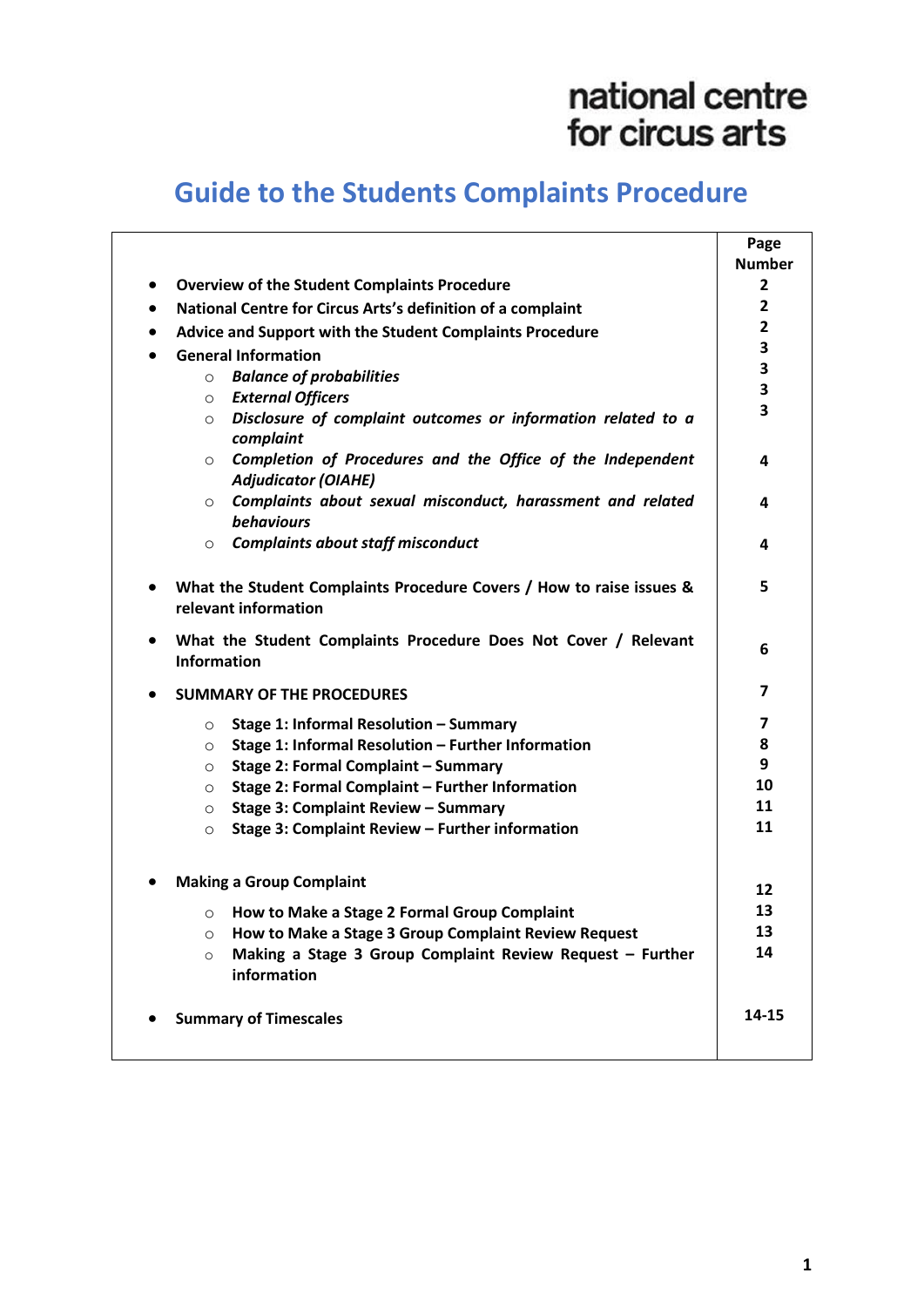# **OVERVIEW OF THE NATIONAL CENTRE FOR CIRCUS ARTS STUDENT COMPLAINTS PROCEDURE**

- **Stage 1: INFORMAL RESOLUTION**
- **Stage 2: FORMAL STAGE**
- **Stage 3: Complaint Review**

# **END OF INTERNAL PROCEDURES**

**Completion of Procedures**

*For Academic Complaints, following Stage 3 students can also submit a Request for Review under Stage 3 of the [University of Kent's Student Complaints Procedure](https://www.kent.ac.uk/studentservices/files/Student-Complaints-Procedure.pdf)*

# **National Centre for Circus Arts's definition of a complaint**

The National Centre for Circus Arts Student Complaints Procedure is the means by which we deal with complaints made by one or more students. The School defines a complaint as:

*"an expression of dissatisfaction by one or more students about action or lack of action by National Centre for Circus Arts, or about the standard of service we provide or provided on our behalf*"

# **Advice and Support with the Student Complaints Procedure**

You can talk to a member of Student Support staff, or the Academic Registrar & Head of Compliance, for advice and guidance about using the Student Complaints Procedure, or if you have any questions.

- **Formal documentation applicable to this guide** 
	- o **National Centre for Circus Arts Student Complaints Procedure plus appendices**
	- o **Appendix 1: Complaint Review Panel**
	- o **Appendix 2: Stage 2 Student Complaint Form**
	- o **Appendix 3: Stage 2 Student Group Complaint Form**
	- o **Appendix 4: Stage 3 Complaint Review Request Form**
	- o **Appendix 5: Stage 3 Group Complaint Review Request Form**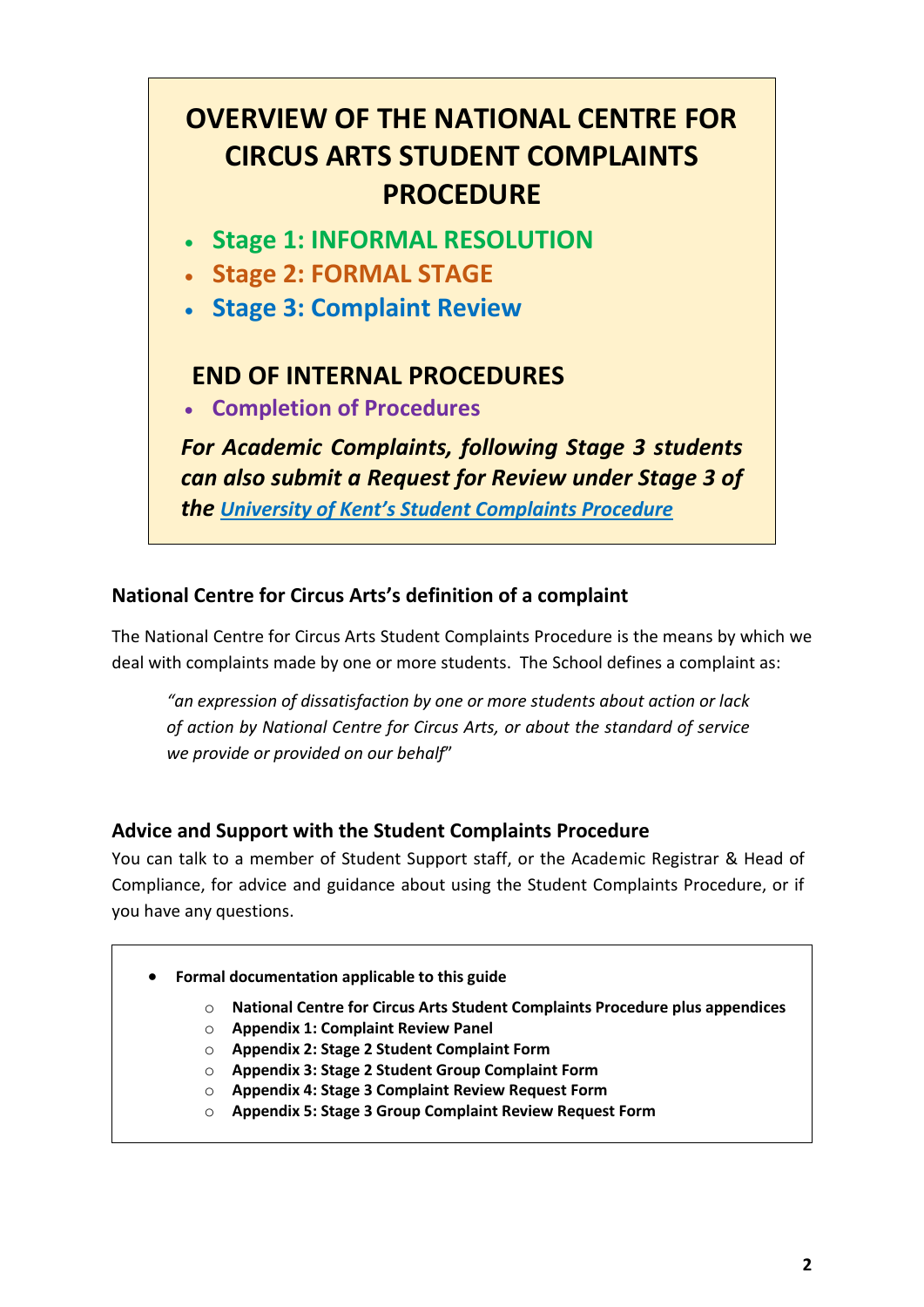### **General Information**

#### *"Balance of Probabilities"*

All decisions and findings reached at any stage of the National Centre for Circus Arts Student Complaints Procedure are made on the balance of probabilities. The balance of probabilities means that any decision-maker in these procedures (e.g. the Stage Two Complaint Investigator) must be satisfied that on the basis of the evidence considered, there is sufficient justification to uphold or partly uphold the complaint. In reaching such decisions, decision makers will take into account whether it is more likely than not that any reported events occurred as has been reported.

#### *External Officers*

In certain circumstances, the School may involve External Officers in the interests of procedural integrity and fairness.

Integrity and fairness are at the heart of all the School's policies and procedures. National Centre for Circus Arts has a number of close artistic and historical links with similar small specialist higher education providers of dance and allied artistic disciplines. We recognise that there may be times where the involvement in our processes and procedures of one or more individuals who are located within a similar or cognate higher education context and who are fully independent of National Centre for Circus Arts, may be of substantial benefit to students, providing assurances against bias and prejudice, and giving independent oversight of our procedures and processes. This oversight also helps to ensure fairness and reasonableness, and maintain and enhance quality.

In operating any of the processes under our Student Complaints Procedure, National Centre for Circus Arts may therefore, as necessary, involve appropriate members of staff from one or more similar small specialist higher education providers of Circus and allied artistic disciplines, to support those processes, and/or for procedural advice and guidance. This means that members of staff from another institution may as necessary fulfil a procedural role where normally the policy indicates this will be a member of School staff. For ease of reference, we call such members of staff 'External Officers'.

#### *Disclosure of complaint outcomes or information related to a complaint*

Where it has good cause, National Centre for Circus Arts will disclose part or all of a complaint outcome, and/or information about students that has come to light during the course of a complaint, to relevant parties. This may include the Police, if applicable (such as if there is a complaint about criminal conduct).

There may also be circumstances where the School needs to disclose information to other parties, such as placement providers and/or employers or sponsors. It is at the School Principal's discretion as to who else needs to be given information arising from a complaint, including any information relating to the process or outcome. The disclosure of any such information will be made in accordance with the General Data Protection Regulations (2018).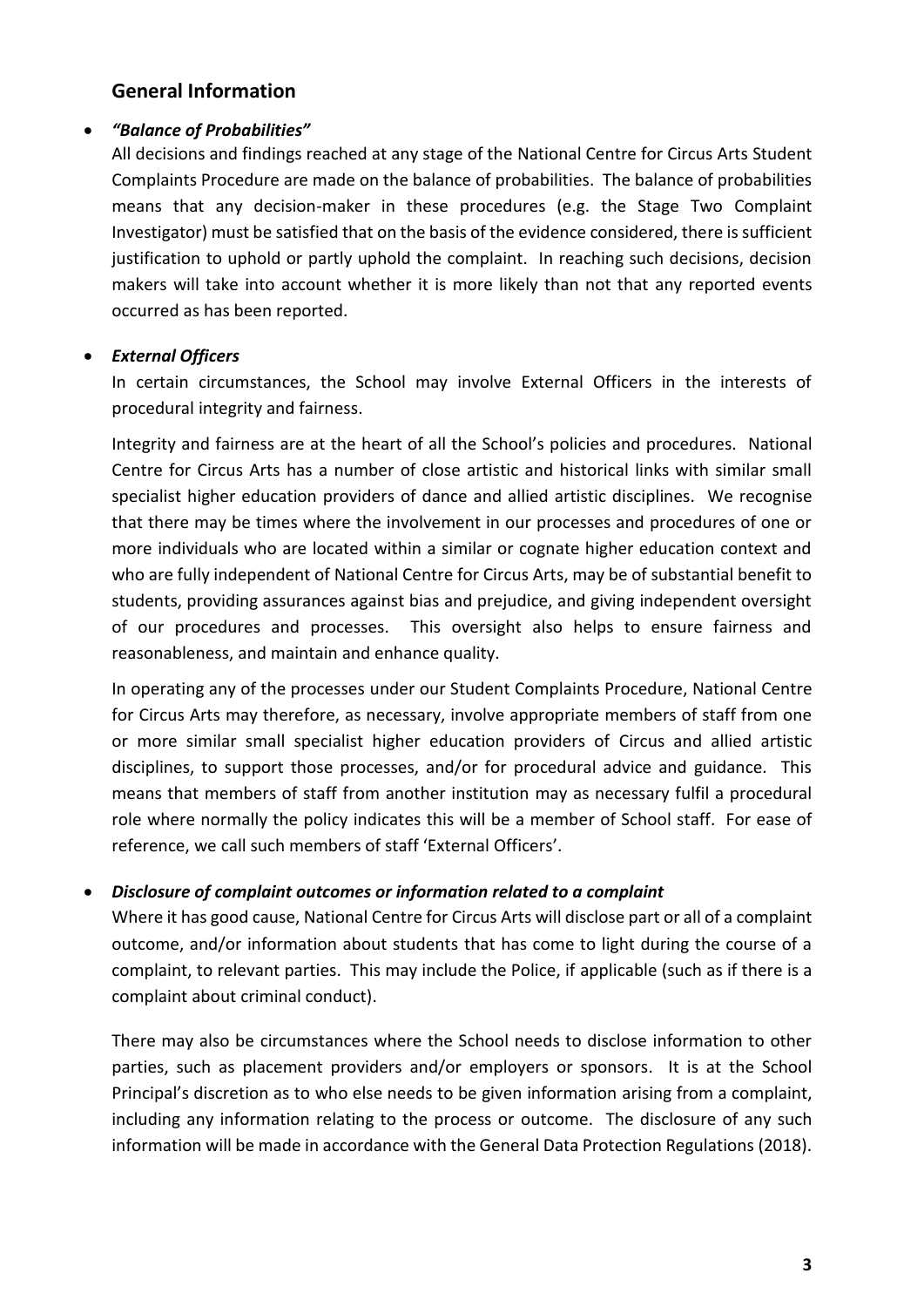### *Completion of Procedures and the Office of the Independent Adjudicator (OIAHE)*

Once all stages of the Student Complaints Procedure have been completed, this means that the School's internal procedures have ended. The School will issue you with a Completion of Procedures Letter which means that you can apply to take your complaint to the OIAHE, the ombudsman for student complaints in higher education, and ask them to review your case.

More information about making a complaint to the OIA, what it can and can't look at and what it can do to put things right if something has gone wrong, can be found here: <https://www.oiahe.org.uk/students/>

You normally need to have completed the School's internal procedures before a Completion of Procedures Letter will be issued. However, if you are dissatisfied with the Stage 2 Complaint Outcome but don't feel that you meet either of the grounds for a review of the outcome under Stage 3 of the procedure, you can request a Completion of Procedures Letter by contacting the Academic Registrar & Head of Compliance.

#### *Complaints about sexual misconduct, harassment and related behaviours*

National Centre for Circus Arts has a zero-tolerance policy on behaviours which fall into the categories of sexual misconduct, harassment, or other unacceptable behaviours. Such behaviours breach the School's [Policy on Sexual Misconduct, Harassment and Related](https://www.rambertschool.org.uk/courses/policies-and-procedures/)  [Behaviours.](https://www.rambertschool.org.uk/courses/policies-and-procedures/)

If you report such behaviours to the School, this is often referred to as 'making a disclosure'. We will normally deal with your disclosure under Stage 1 of the procedures under the [Policy](https://www.rambertschool.org.uk/courses/policies-and-procedures/)  [on Sexual Misconduct, Harassment and Related Behaviours.](https://www.rambertschool.org.uk/courses/policies-and-procedures/)

If you submit a formal complaint to us under Stage 2 of the Student Complaints Procedure that makes a disclosure/carries a report of such behaviour, we will normally refer your complaint into Stage 1 of the procedures under the [Policy on Sexual Misconduct, Harassment](https://www.rambertschool.org.uk/courses/policies-and-procedures/)  [and Related Behaviours.](https://www.rambertschool.org.uk/courses/policies-and-procedures/) This is because those procedures are designed to be flexible and responsive to the disclosure of those types of issues, therefore it is usually more appropriate to deal with those types of complaint under the Stage 1 of the procedures under the [Policy](https://www.rambertschool.org.uk/courses/policies-and-procedures/)  [on Sexual Misconduct, Harassment and Related Behaviours.](https://www.rambertschool.org.uk/courses/policies-and-procedures/) This might mean that the School does not in the end follow the Student Complaints Procedure for managing the issue raised in your formal Stage 2 complaint.

#### *Complaints about staff misconduct*

We know that it can be hard for students to make an allegation of staff misconduct. Please be assured that we treat all allegations very seriously and ensure that they are managed under relevant procedures. Allegations about staff misconduct may be referred into the School's HR procedures to be formally investigated.

If you make an allegation of staff misconduct, we will normally deal with it under Stage 1 of the procedures under the [Policy on Sexual Misconduct, Harassment and Related Behaviours](https://www.rambertschool.org.uk/courses/policies-and-procedures/) in the first instance. This is because this policy covers any type of unacceptable behaviour by both students and staff. The Stage 1 procedures under the [Policy on Sexual Misconduct,](https://www.rambertschool.org.uk/courses/policies-and-procedures/)  [Harassment and Related Behaviours](https://www.rambertschool.org.uk/courses/policies-and-procedures/) can help the School informally gather information from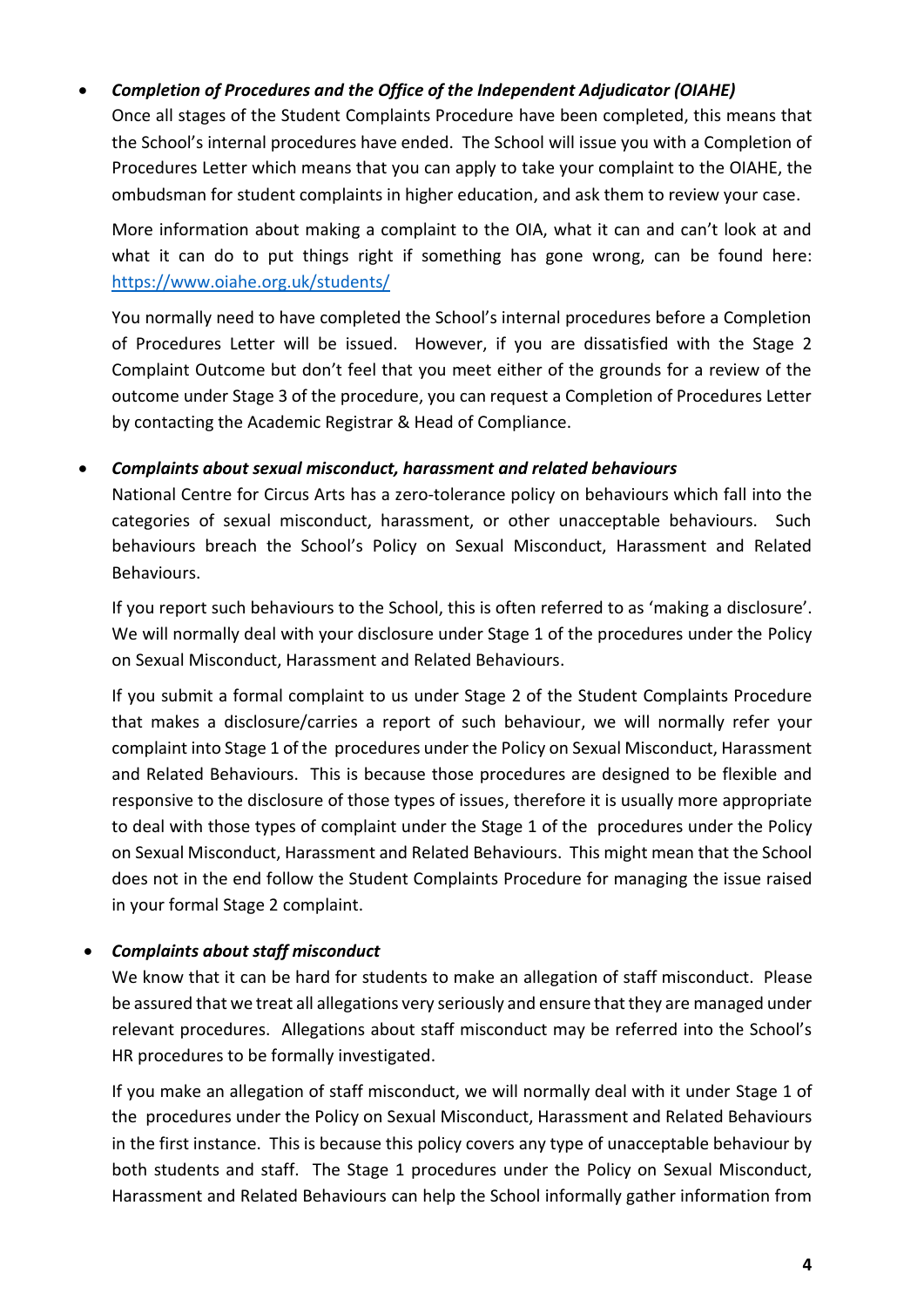you about the allegations, determine any necessary action, and identify any support you might need.

| <b>WHAT THE STUDENT</b><br><b>COMPLAINTS PROCEDURE</b><br><b>COVERS</b>                                                                                            | <b>HOW TO RAISE ISSUES &amp;</b><br><b>RELEVANT INFORMATION</b>                                                                                                                                                                                                                                                                                                                    |
|--------------------------------------------------------------------------------------------------------------------------------------------------------------------|------------------------------------------------------------------------------------------------------------------------------------------------------------------------------------------------------------------------------------------------------------------------------------------------------------------------------------------------------------------------------------|
| i. the provision of academic<br>programmes (how students'<br>training is provided)                                                                                 | Issues can initially be raised via student reps<br>who can escalate them to staff or via<br>committees, or you can approach a tutor, or<br>the Head of Academic Administration and<br><b>Student Support</b>                                                                                                                                                                       |
| ii. how students' training is provided<br>when on placement                                                                                                        | Issues can initially be raised with the School<br>staff contact for your placement, or you can<br>contact the Head of Academic Administration<br>and Student Support                                                                                                                                                                                                               |
| iii. inadequate services or facilities at<br>the School (for example student<br>welfare, learning resources or<br>catering provided by the School)                 | Issues can initially be raised via student reps<br>who can escalate them to staff or via<br>committees, or you can approach a member<br>of staff in the relevant department or the<br><b>Head of Academic Administration and</b><br><b>Student Support</b>                                                                                                                         |
| iv. decisions, actions or perceived<br>lack of action taken by a member<br>of School staff (this might include<br>in relation to other policies and<br>procedures) | If you feel it's not too sensitive, issues can<br>initially be raised with the member of staff in<br>question under Stage 1 of the procedures, or<br>you can contact another member of School<br>staff for advice.                                                                                                                                                                 |
| v. staff misconduct                                                                                                                                                | You can speak to a member of Student<br>Support staff for support and guidance, the<br><b>Head of Academic Administration and</b><br><b>Student Support, or the School Chief</b><br>Executive. Initially, your complaint will<br>normally be dealt with under the Stage 1<br>procedures of the Policy on Sexual<br><b>Misconduct, Harassment and Related</b><br><b>Behaviours.</b> |
| vi. student misconduct (please see<br>also the Non-Academic<br><b>Misconduct policy</b>                                                                            | Issues can initially be raised via a member of<br>Student Support staff. Depending on the<br>nature of the alleged behaviour that could be<br>misconduct, the matter might be dealt with<br>under the Stage 1 procedures of the Policy on                                                                                                                                          |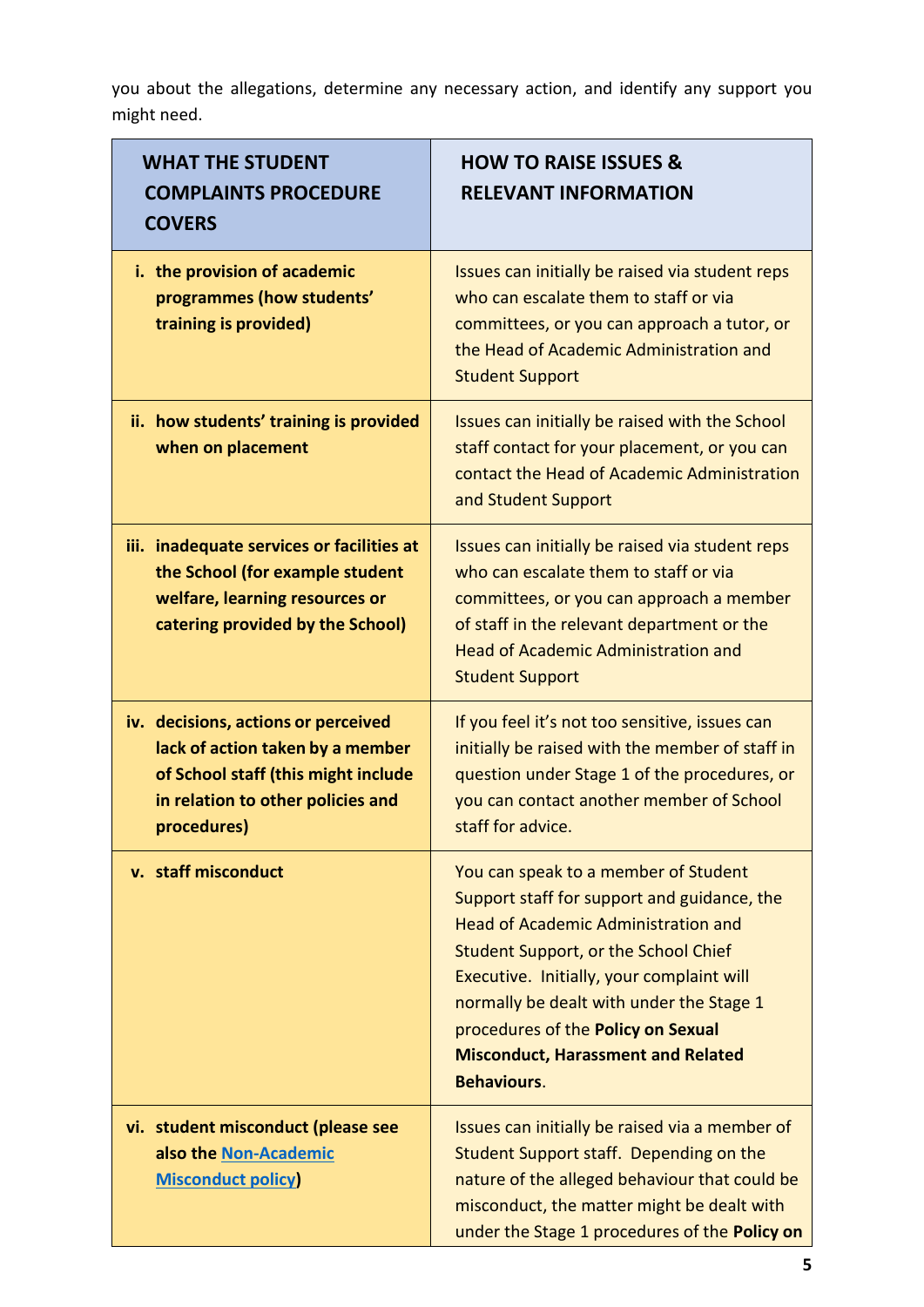|                                                                                                                                                                                                                                       | <b>Sexual Misconduct, Harassment and Related</b><br><b>Behaviours.</b> It also might result in the<br>referral of the allegations into the procedures<br>under the Non-Academic Misconduct policy.                                                                                                                                                                                                                                                                                            |
|---------------------------------------------------------------------------------------------------------------------------------------------------------------------------------------------------------------------------------------|-----------------------------------------------------------------------------------------------------------------------------------------------------------------------------------------------------------------------------------------------------------------------------------------------------------------------------------------------------------------------------------------------------------------------------------------------------------------------------------------------|
| complaints relating to<br>vii.<br>discrimination, harassment or<br>bullying (please see the Policy on<br><b>Sexual Misconduct, Harassment</b><br>and Related Behaviours for<br>further guidance about<br>complaints within this area) | Issues can initially be raised via a member of<br>Student Support staff, and will be dealt with<br>under the Stage 1 procedures of the Policy on<br><b>Sexual Misconduct, Harassment and Related</b><br><b>Behaviours.</b> The Stage 1 procedures will be<br>used to determine what the next steps might<br>be and the School will take your wishes into<br>account when making a decision about what<br>(if any) action needs to be taken, although<br>this has to be the School's decision. |
| matter(s) of complaint relating to<br>viii.<br>operations of the committees<br>and/or the administration of the<br><b>School</b>                                                                                                      | Issues can initially be raised via the Head of<br><b>Academic Administration and Student</b><br>Support, via stevie@nationalcircus.org.uk                                                                                                                                                                                                                                                                                                                                                     |

|     | <b>WHAT THE STUDENT</b><br><b>COMPLAINTS PROCEDURE</b><br><b>DOES NOT COVER</b>                                                               | <b>RELEVANT INFORMATION</b>                                                                                                                                                                                                                                                                                                                                                                                                                                                 |
|-----|-----------------------------------------------------------------------------------------------------------------------------------------------|-----------------------------------------------------------------------------------------------------------------------------------------------------------------------------------------------------------------------------------------------------------------------------------------------------------------------------------------------------------------------------------------------------------------------------------------------------------------------------|
| i.  | <b>Complaints arising from action</b><br>taken under the Non-Academic<br><b>Misconduct or Support Through</b><br><b>Studies policies</b>      | You cannot use the Student Complaints<br>Procedure to complaint about a decision,<br>finding or outcome taken under the Non-<br>Academic Misconduct procedures, or the<br>Support Through Studies formal procedures.<br>You can raise such issues under the relevant<br>appeals procedure. You will be informed<br>about your right of appeal/complaint in the<br>course of the Non-Academic Misconduct<br>procedures, or the Support Through Studies<br>formal procedures. |
| ii. | <b>Complaints arising from matters</b><br>relating to academic progression<br>and/or assessment, which are<br>covered by the academic appeals | The Student Complaints Procedure cannot be<br>used for complaints/appeals about a failure<br>to progress to the next year of your course, a<br>failure to complete the course, or a module<br>or assessment mark that you are unhappy<br>about. Instead, you can use the University of                                                                                                                                                                                      |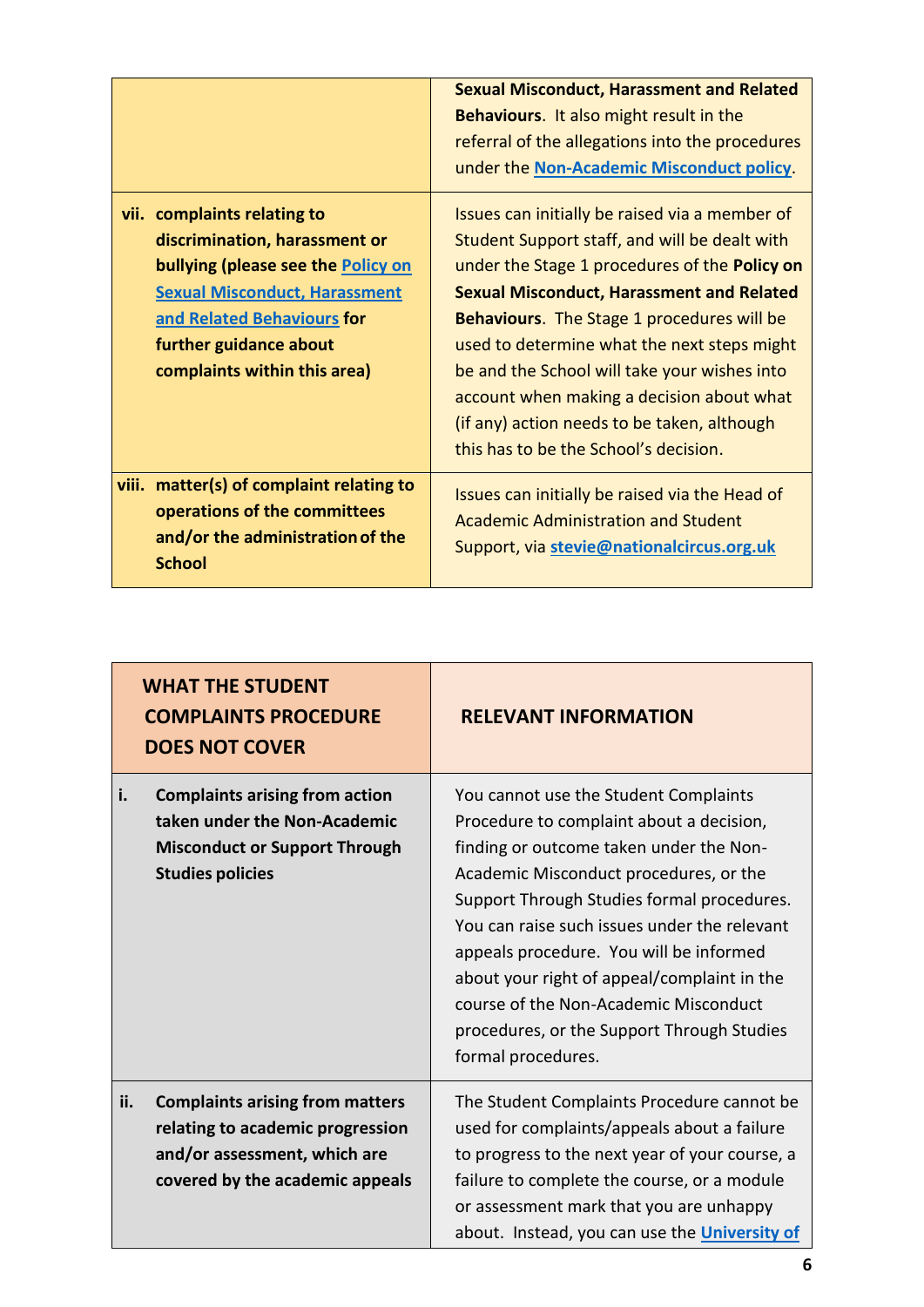| procedure of the validating         | Kent's Academic Appeals procedure. Further           |
|-------------------------------------|------------------------------------------------------|
| university, the University of Kent. | information about the Academic Appeals               |
|                                     | procedures can be found in your Student<br>Handbook. |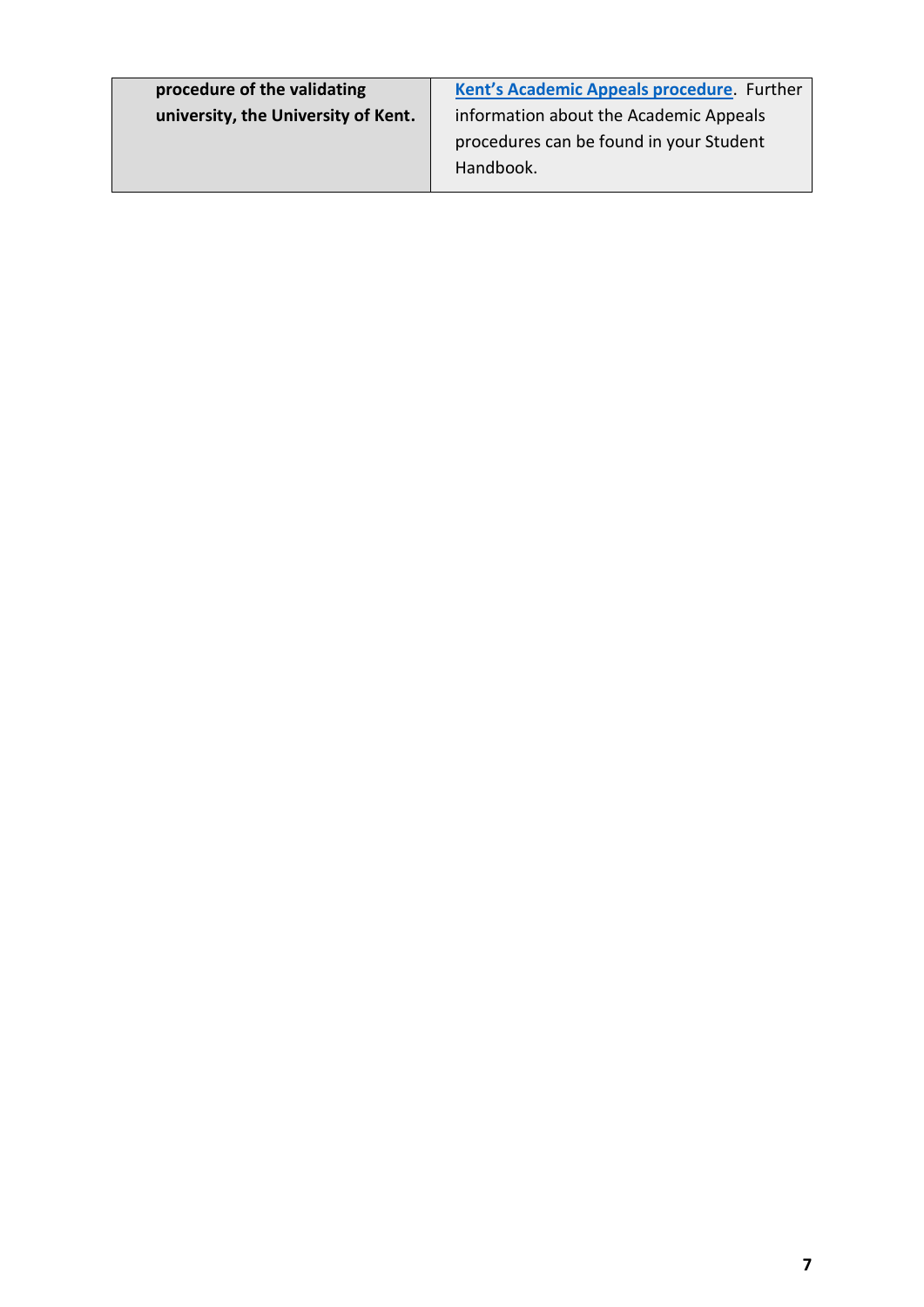# **SUMMARY OF THE PROCEDURES**

## **STAGE 1 INFORMAL RESOLUTION**

#### **SUMMARY**

- Most complaints and concerns can be resolved informally without the need to submit a formal complaint. National Centre for Circus Arts welcomes an open and frank dialogue with our students. If you have a concern or a problem that may constitute a complaint, you should speak to a member of staff to try and resolve it before taking it further.
- Members of staff that you can talk to about any issues you have include:
	- $\triangleright$  A lead tutor or head of department, or the Head of Academic Administration and Student Support, for a complaint relating to your course
	- $\triangleright$  A member of professional services staff, for complaints relating to a student service or a financial matter
	- $\triangleright$  A member of staff responsible for student support and wellbeing, for complaints relating to discrimination, bullying or harassment
- If the complaint concerns any of the people listed above which would mean you cannot raise the issue with them, then you should speak either to an alternative member of the School's Professional Services staff, your course leader, or another course leader.
- If you are not sure who to talk to, then you can contact the Head of Academic Administration and Student Support on TEAMS for advice.
- Stage 1 is informal, and most matters can be resolved under this Stage without the need to escalate the complaint further. If the issue(s) of complaint has not been resolved to your satisfaction, you can enter the next stage of the procedure and make a formal complaint under Stage 2.
- Sometimes, if they feel it is helpful, necessary and appropriate, the member of staff who has been dealing with your complaint under Stage 1 of these procedures will produce a written 'outcome record', usually via email, of any actions that are agreed. This will be considered by the School to be a record of 'informal complaint resolution'. As this is an informal stage for resolving complaints, a written outcome record will not always be produced.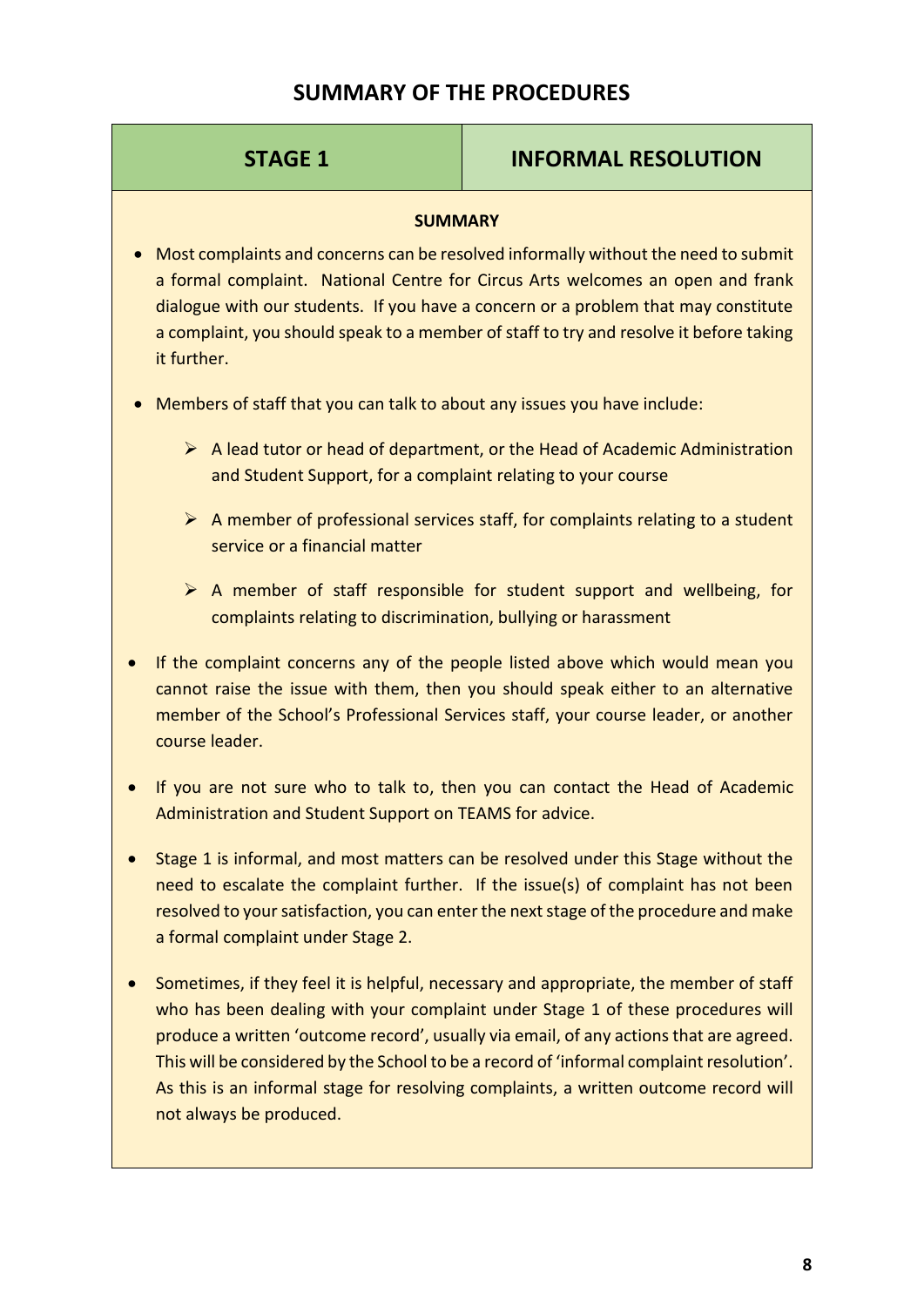#### **Stage 1: Informal Resolution – Further information**

#### *Where a Stage 1 complaint is not satisfactorily resolved*

- 1. If no resolution of the issue(s) can be informally agreed to your satisfaction, you will be made aware of the opportunity to submit a formal complaint. It is helpful if you wait for the staff member handling your complaint under Stage 1 to come back to you with an outcome and proposed resolution of the issue(s) before you proceed to make a formal complaint.
- 2. You may find that the member of staff refers you to Stage 2 of the Student Complaints Procedure. They will do this if they feel that the matter requires a more thorough investigation, or if the complaint appears to be particularly complex. It is not obligatory in these circumstances to submit a formal complaint – that is your decision as a complainant. The staff member should give you some time to think about what you want to do. In any case, you have up to 3 months from the date of the issue(s) of complaint occurring, to submit a formal complaint.
- 3. If you are referred by a staff member to Stage 2 but you don't want to submit a formal complaint and you notify the staff member of this, the School will deem this to be the end of the School's consideration of the complaint and the end of the matter.
- 4. In this instance, the staff member will inform you in writing via email that the School therefore deems this to be the end of the matter. The staff member will notify the Head of Academic Administration and Student Support via email of this outcome so that it can be logged by the School, including the following information:
	- The date the issue of complaint was first raised
	- What the staff member had done to endeavour to resolve the complaint (which in some circumstances may only be encouraging you to submit a formal Stage 2 Complaint if the staff member considered informal resolution to be inappropriate), including discussions had, time given to you to think about your options, and any agreed actions
	- The date you were advised to submit a Stage 2 Complaint
	- The date the staff member was notified that you did not wish to pursue a formal Stage 2 Complaint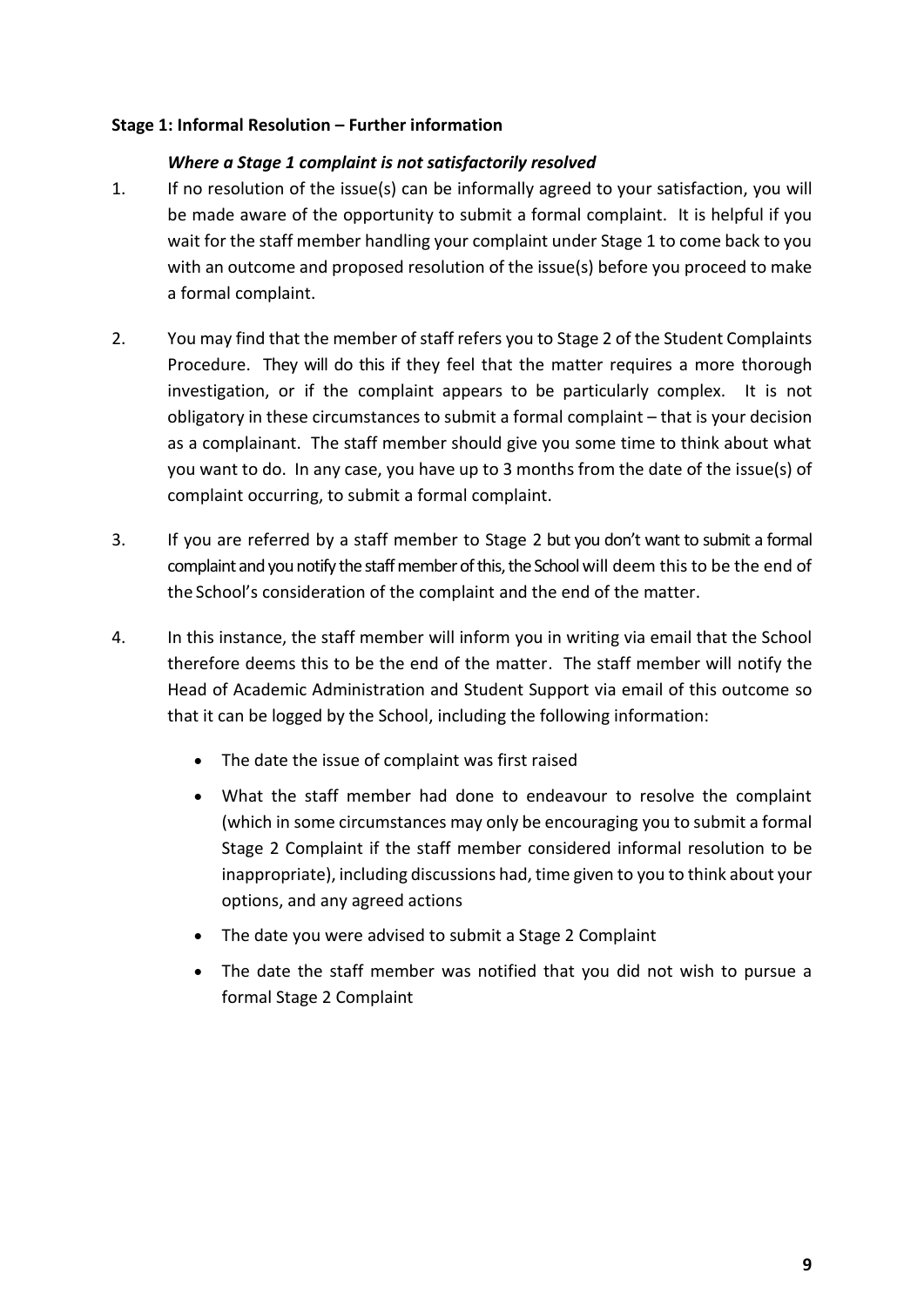#### **SUMMARY**

- National Centre for Circus Arts expects students to try to resolve complaints informally in the first instance. If you go straight to a Stage 2 formal complaint without following Stage 1 first, the School may refer your formal complaint back into the informal stage to try and resolve it more quickly and efficiently. In this instance, you will still have the right to submit a formal complaint once Stage 1 has been completed.
- If you have tried to resolve a complaint informally under Stage 1 of the Student Complaints Procedure but it has not been resolved to your satisfaction, you have the right to escalate your complaint to Stage 2 and submit a formal complaint to the School.
- A formal complaint must be made using the Stage 2 Student Complaint Form, and should be submitted to **[stevie@nationalcircus.org.uk](mailto:stevie@nationalcircus.org.uk)** as soon as possible and no later than 3 months from when the issue(s) of complaint occurred. You can find the Stage 2 Student Complaint Form under the Student Complaints Procedures section at **Policies and Procedures - [National Centre for Circus Arts | National Centre for Circus Arts](https://www.nationalcircus.org.uk/student-support-and-faqs/policies-and-procedures/)  [\(nationalcircus.org.uk\)](https://www.nationalcircus.org.uk/student-support-and-faqs/policies-and-procedures/)**You should ensure that you complete all relevant sections of the form; incomplete forms may not be accepted for consideration.
- If you submit a formal complaint after this deadline, it may not be considered by the School. In this case, the School will issue you with a Completion of Procedures Letter so that you can take your complaint to the Office of the Independent Adjudicator (the OIA) who is the ombudsman for student complaints. You can find more information about the OIA further on in this guide.
- Students may also submit a formal Student Group Complaint to the School under Stage 2 of the Student Complaints Procedure. Please see the section of this guide 'Group Complaints' for information about how to make a formal group complaint.
- On receipt of a Stage 2 formal complaint, the School will appoint a Stage 2 Complaint Investigator to investigate and consider the complaint.
- The Stage 2 Complaint Investigator may interview you and/or any other parties as part of their investigation, although this is not compulsory. They will undertake interviews if they feel it necessary in order to gather more information as part of their investigation of the complaint.
- The Stage 2 Complaint Investigator will issue you with a Stage 2 Complaint Outcome Letter, normally within 21 days of receipt of the Stage 2 complaint. They may include their full investigation report in the outcome letter, or they may produce a separate report to accompany the letter. They will provide you with their considerations and findings. The Stage 2 Outcome Letter will also set out your right to progress the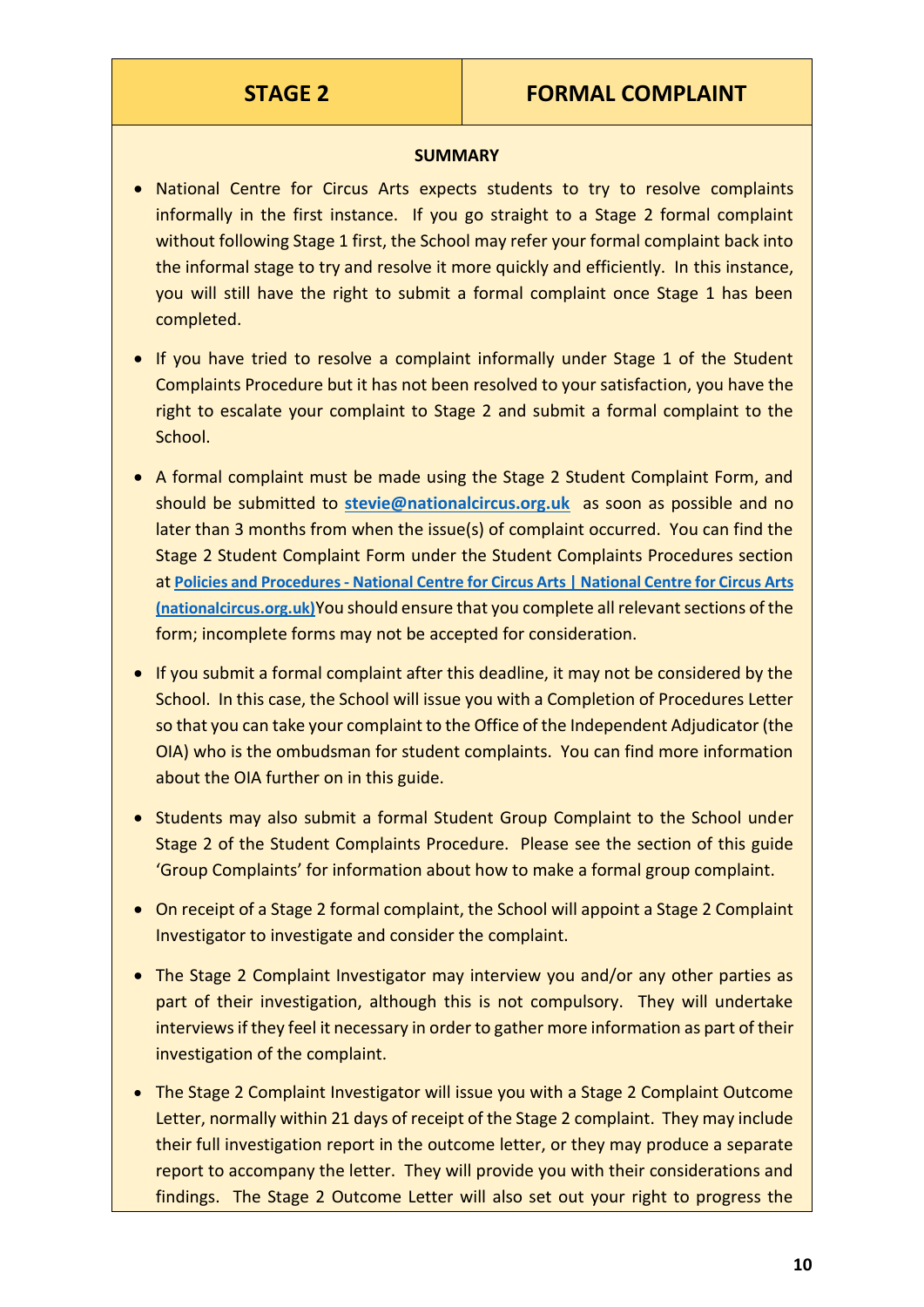#### complaint to Stage 3 of the Student Complaints Procedure ('Complaint Review').

#### **Stage 2: Formal Complaint – Further information**

- 1. At the conclusion of their investigation, the Stage 2 Complaint Investigator will form a judgment on the merits of the complaint and determine one of the following outcomes:
	- That the complaint is **UPHELD** overall
	- That the complaint is **PARTLY UPHELD**
	- That the complaint is **NOT UPHELD**
- 2. A complaint may be partly upheld where the Stage 2 Complaint Investigator finds that some grounds for complaint have been established, but that not all of your complaint is justified.
- 3. You will be informed in writing of the Stage 2 Complaint Investigator's decision(s) regarding the complaint. The Stage 2 Complaint Outcome Letter will include the following:
	- The overall outcome of the Stage 2 Complaint;
	- Where applicable, proposals for a resolution of the complaint and/or recommendations for further action arising from the complaint;
	- The right of the complainant to move to Stage 3 of these procedures if they are dissatisfied with the Stage 2 Complaint Outcome.
- 4. The considerations, findings and conclusions of the Stage 2 Complaint Investigator that explain their judgement(s) regarding the merits of the complaint, may also be included in the Stage 2 Outcome Letter, or they may be provided in a separate report, at the discretion of the Stage 2 Complaint Investigator.
- 5. Even where a complaint is not upheld, the Stage 2 Complaint Investigator may propose one or more resolutions or actions the School may take, as a result of their consideration of the complaint.
- 6. Advice and guidance about completing the Stage 2 Complaint Form, or about any aspect of the Student Complaints Procedure, can be sought from the Head of Academic Administration and Student Support. You can ask a member of Student Support staff to help you with any queries if you wish.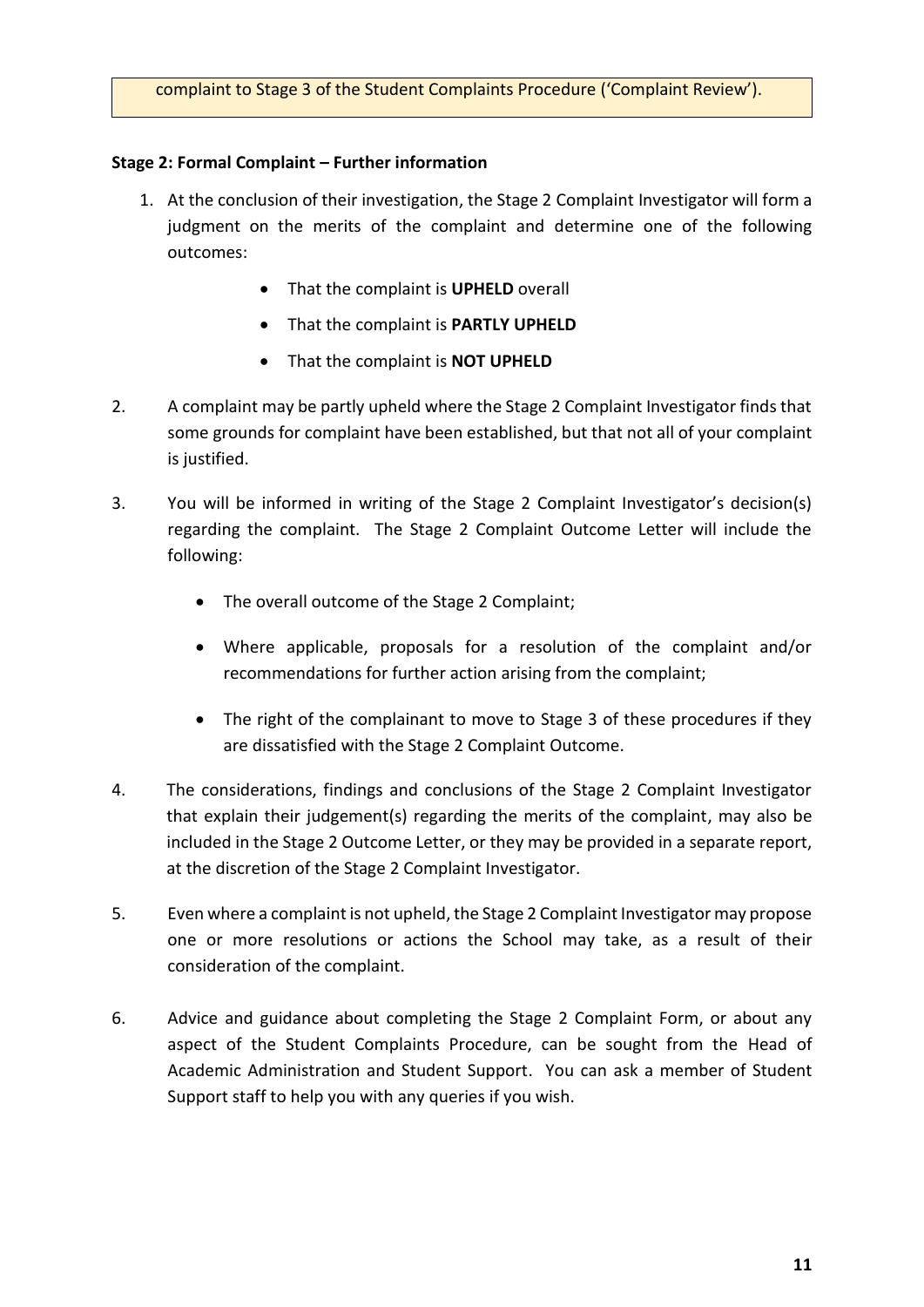# **STAGE 3 COMPLAINT REVIEW**

#### **SUMMARY**

- If you are dissatisfied with the outcome of your Stage 2 Complaint, you can submit a request for the Stage 2 Complaint outcome to be reviewed.
- You must use the Stage 3 Complaint Review Form if you want to make such a request. This can be found under the Student Complaints Procedures section at **[Policies and](https://www.nationalcircus.org.uk/student-support-and-faqs/policies-and-procedures/)  Procedures - [National Centre for Circus Arts | National Centre for Circus Arts](https://www.nationalcircus.org.uk/student-support-and-faqs/policies-and-procedures/)  [\(nationalcircus.org.uk\)](https://www.nationalcircus.org.uk/student-support-and-faqs/policies-and-procedures/)**
- A request must be made under one or both of the Stage 3 Grounds of request. The Stage 3 Complaint Review Form sets out these grounds to help you make your request.
- A Stage 3 Complaint Review request **must be submitted** via email to **[stevie@nationalcircus.org.uk](mailto:stevie@nationalcircus.org.uk) within 14 days of the date of your Stage 2 Complaint Outcome Letter**.
- Students may also submit a Stage 3 Student Group Complaint Review request to the School under Stage 2 of the Student Complaints Procedure. Please see the section of this guide 'Group Complaints' for information about how to raise a Stage 3 Student Group Complaint Review request.
- The School Principal will either act as the Stage 3 Reviewer, or will appoint another senior member of staff to act in this capacity. This may be someone from National Centre for Circus Arts, or it might be an External Officer. You can find more information about External Officers further on in this Guide.
- In exceptional circumstances they may decide that a Complaint Review Panel should undertake the final consideration of your complaint.

#### **Stage 3: Complaint Review – Further information**

- 7. A Stage 3 Complaint Review request is not a request for a fresh investigation of the complaint; rather, it is a request for a review of the Stage 2 Complaint Outcome, to determine whether the School should reach a different outcome arising from the complaint.
- 8. If you remain dissatisfied with the Stage 2 Complaint Outcome, you can request a review of the Stage 2 Complaint Investigator's decisions and/or findings under one or both of the following **Stage 3 grounds for request**: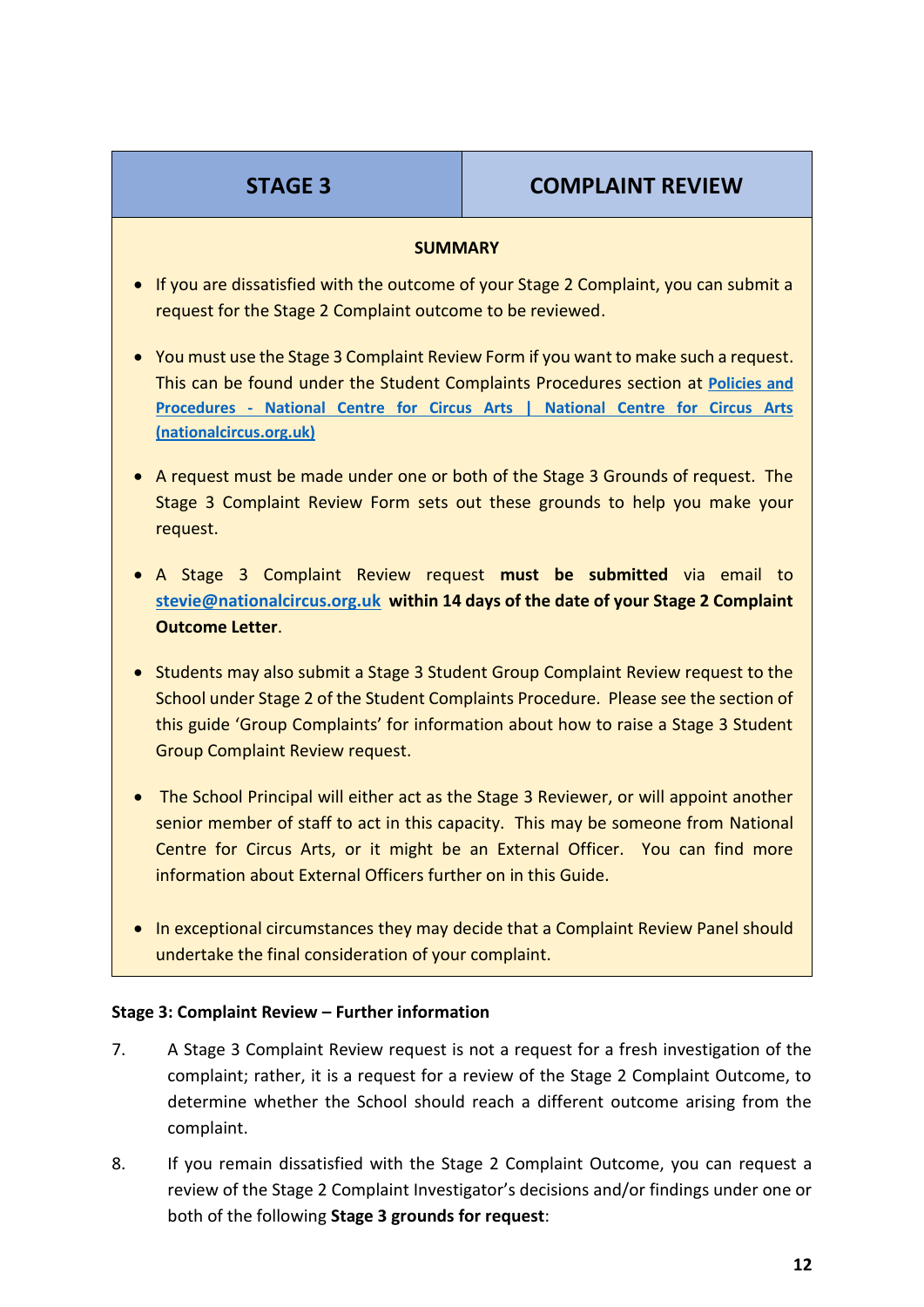- **i) that there is new evidence that could not have been, or for good reason was not, made available at the time of the investigation of the Stage 2 complaint, and that there is sufficient evidence that the complaint warrants further consideration;**
- **ii) that evidence can be produced of significant procedural error in the investigation of the Stage 2 complaint, including allegations of prejudice or bias, and that there is sufficient evidence that the complaint warrants further consideration.**
- 9. You must make a request under one or both of the above grounds. Requests not made under either of the above grounds will not be accepted by the School. In this instance, you will be issued with a Completion of Procedures Letter so that if you wish, you can take your complaint to the OIA, the ombudsman for student complaints.
- 10. The Chief Executive will act as Stage 3 Reviewer or will delegate this role to another individual.
- 11. Stage 3 of these procedures will normally be concluded by the Stage 3 Reviewer, who will make a final decision on the case. In exceptional circumstances, the Stage 3 Reviewer may use their discretion to appoint a Complaint Review Panel to reach the School's final decision on the matter. Full details of the Complaint Review Panel procedure, membership, terms of reference and timescales, are set out in Appendix 1 to the National Centre for Circus Arts Student Complaints Procedure. Appendix 1 can be found at the end of the Student Complaints Procedure document.

#### **MAKING A GROUP COMPLAINT**

- 12. Where the issues raised in a complaint affect a number of students, those students can submit a complaint as a 'group complaint'. In such circumstances, in order to manage the progression of the complaint, the School will usually ask the group to nominate one student to act as group representative (the 'lead student').
- 13. Group complaints should be submitted using the **Student Group Complaint Form** (Appendix 2).
- 14. Group complaints are expected to be raised informally with the School in the first instance. Appointed student representatives may raise complaints informally on behalf of a group of students to their course leader, the Head of Academic Administration and Student Support, or another member of staff. Where a Group Student Complaint is raised as a Stage 2 complaint without being raised informally first, where appropriate the School may refer the complaint back into Stage 1 of these procedures to see if the matter can be informally resolved.
- 15. National Centre for Circus Arts will direct all communications in handling the complaint to the Lead Student. However, all Stage 2 Complaint outcomes and Stage 2 Complaint Review Outcomes will be copied to all students listed as having made the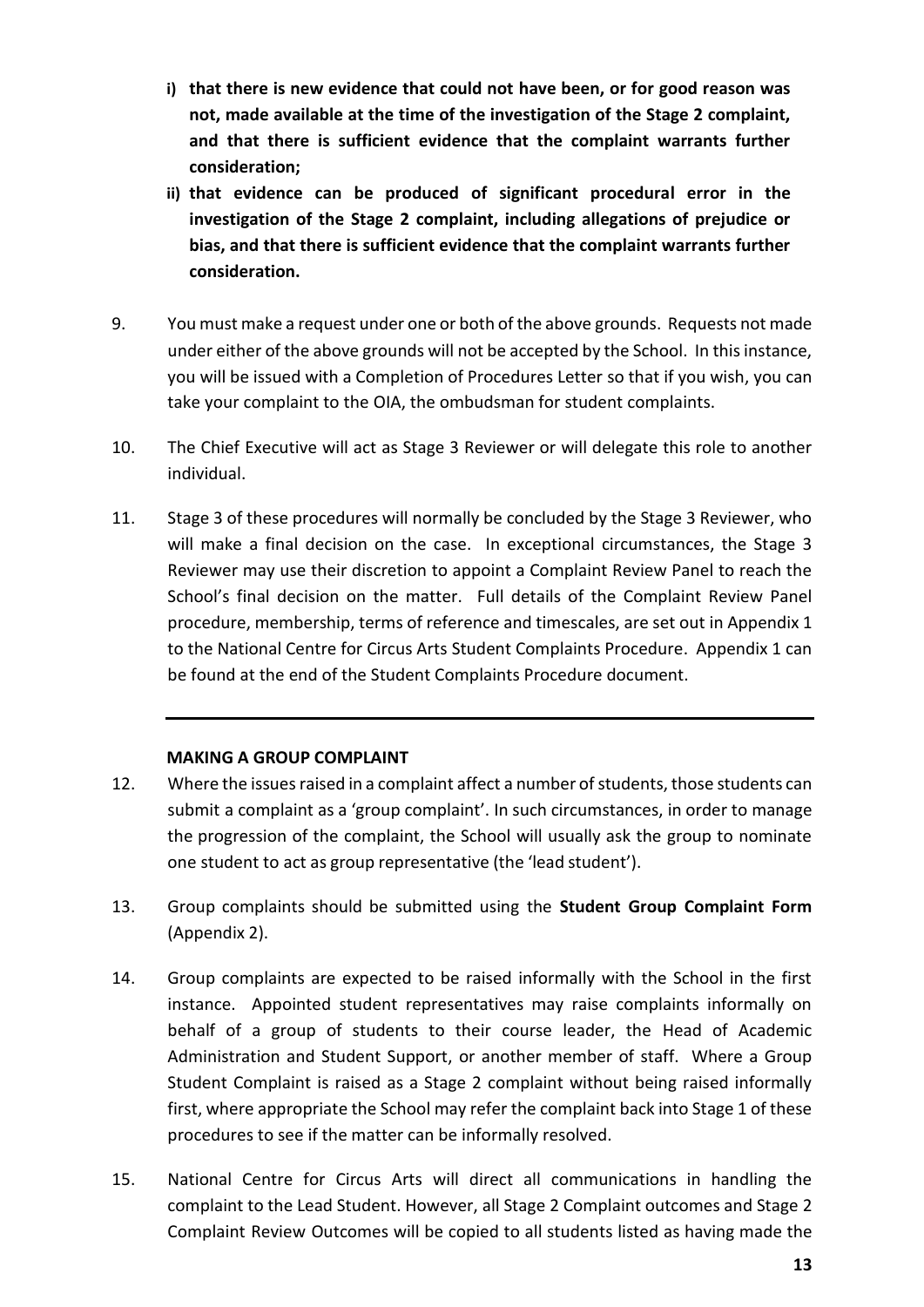Stage 2 Complaint/Stage 3 Complaint Review request. For further information on how to make a formal group complaint at either Stage 2 or Stage 3 of these procedures, please see below:



- **ii. Complete a Student Group Complaint Review Request Form (Appendix 5) in order to make a Complaint Review Request, again with the exception of Section 2 'Details of other students bringing the complaint';**
- **iii. Ask the other students identified as wishing to make the Stage 3 Complaint Review request to complete Section 2 of the Student Complaint Form;**
- **iv. Submit the completed form via email to the chief Executive within 14 days of the date of the Stage 2 Complaint Outcome Letter, copying in those students who have consented to the Lead Contact acting on their behalf, the following:**
- o **the freshly completed Student Group Complaint Form via which the Stage 3 Complaint Review Request is being made,**
- o **the original Stage 2 Student Group Complaint form that was submitted by the Lead Student, together with any supporting evidence which was submitted for consideration with the Stage 2 submission;**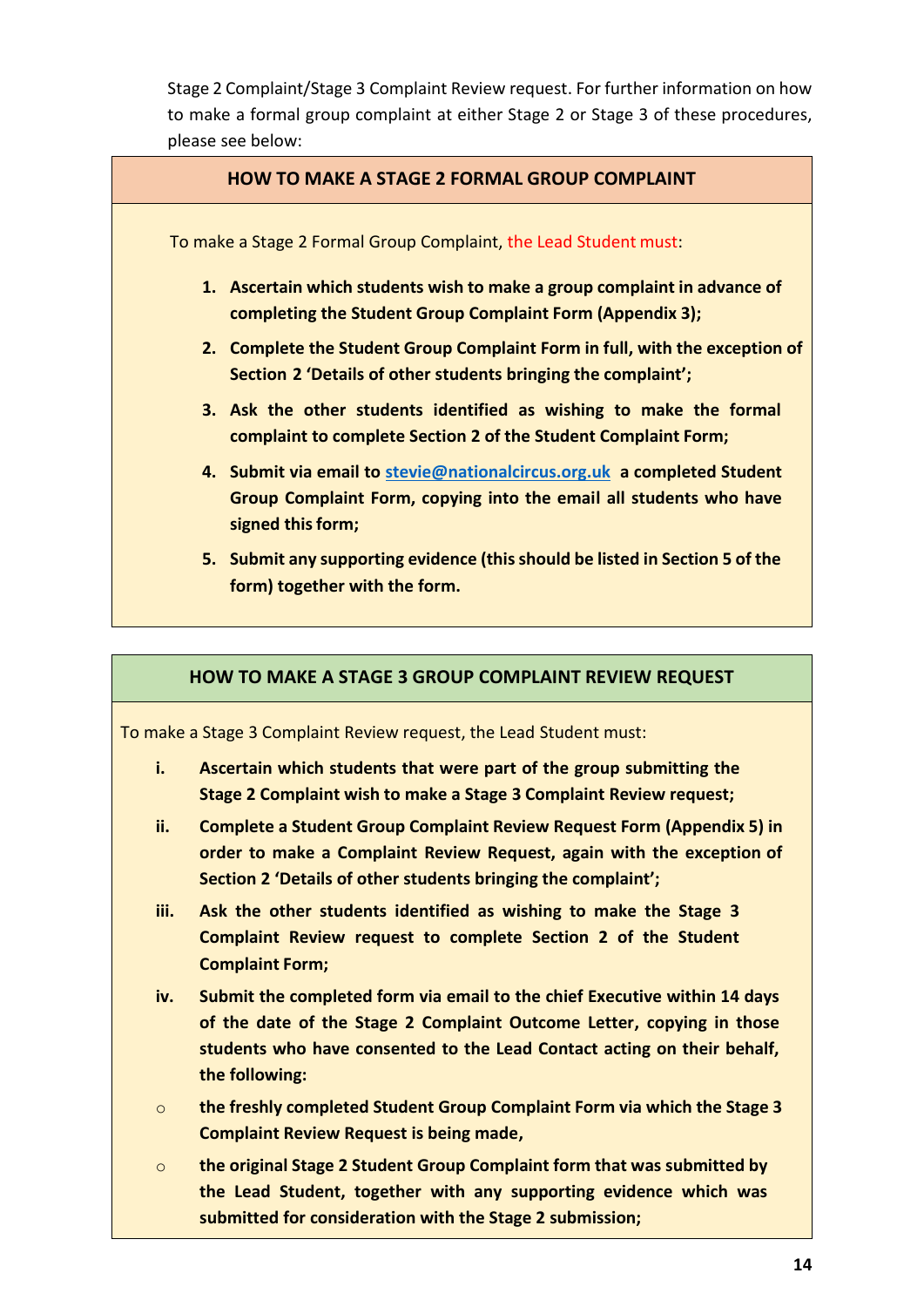#### o **the Stage 2 Outcome letter;**

## o **Any other new evidence which the group wished to have considered as part of the Stage 3 Complaint Review request.**

#### **Making a Stage 3 Group Complaint Review Request – Further information**

- 16. The Lead Student may not use the same Student Complaint Form that was submitted for Stage 2 to make a Stage 3 Complaint Review request, as this will not clearly indicate the consent of all students involved in the group complaint that they wish to proceed to a Stage 3Complaint Review.
- 17. Only students who have signed this form should be copied in; copying in other students who have not clearly consented to authorising the Lead Student to act on their behalf may constitute misconduct (see the [Non-Academic Misconduct Policy](https://www.nationalcircus.org.uk/app/uploads/2022/06/ncca-school-non-academic-misconduct-policy-appx.pdf) )
- 18. An individual student who was not the Lead Student but was a participant in the original Group Student Complaint may individually take on the Lead Student role to submit a Stage 3 Complaint Review Request Form where the rest of the group do not wish to make such a request, but should still use the **Student Group Complaint Review Request Form** (Appendix 5 to the Student Complaints Procedure)**.** In doing so, the Lead Student should make clear that they have consulted with the group and that the other members do not wish to request a review of the Stage 2 Complaint Outcome. Such a request may not be made on behalf of any student without their expressed consent, which should be indicated on the form.

| <b>of</b><br>Circumstance<br><b>Stage</b><br>procedure                                                                                                                                                                             | Relevant timescale & pertinent information                                                                                                                                                                                                                                                                                              |
|------------------------------------------------------------------------------------------------------------------------------------------------------------------------------------------------------------------------------------|-----------------------------------------------------------------------------------------------------------------------------------------------------------------------------------------------------------------------------------------------------------------------------------------------------------------------------------------|
| <b>Complaints regarding Sexual</b><br><b>Misconduct, Harassment and</b><br><b>Related Behaviours (including</b><br><b>Stage 1 and Stage 2</b><br>complaints made under the<br><b>Student Complaints Policy &amp;</b><br>Procedure) | Not time-limited<br>$\bullet$<br>May be made to the School at any time<br>Will be referred into Stage 1 Procedures under<br>$\bullet$<br>the Policy on Sexual Misconduct, Harassment<br>and Related Behaviours to be managed                                                                                                            |
| <b>Stage 1 Complaints</b><br>(Informal Complaints)                                                                                                                                                                                 | Should be raised as soon as is reasonably<br>$\bullet$<br>possible and no later than 3 months from the<br>date of the issue(s) of complaint occurring<br>If complaint cannot be resolved informally, a<br>formal complaint should be submitted normally<br>no later than 3 months of the date of the issue(s)<br>of complaint occurring |

## **Summary of timescales**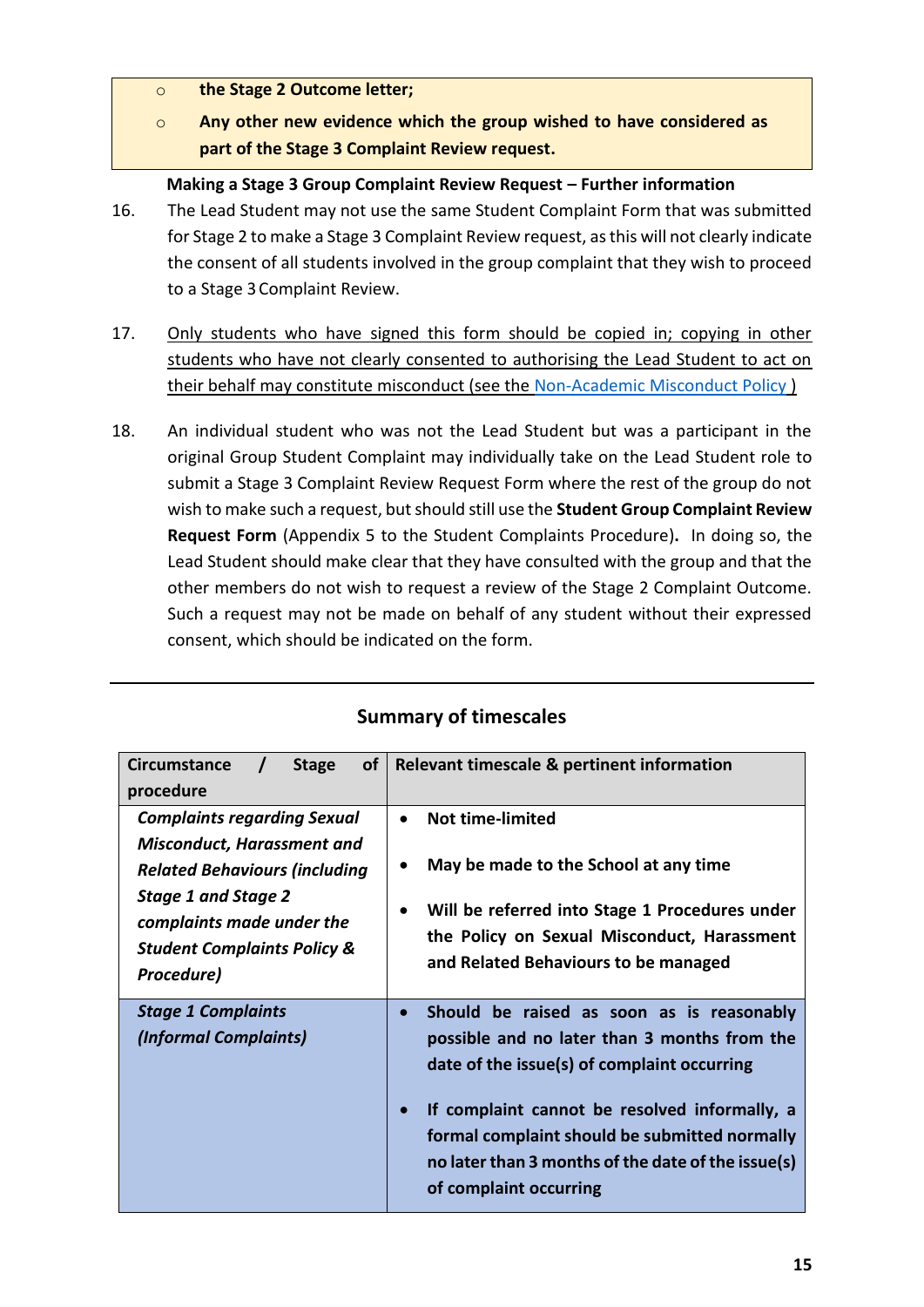| <b>Submission</b><br><b>of</b><br>$\overline{2}$<br><b>Stage</b> | Should be submitted at the earliest opportunity                     |
|------------------------------------------------------------------|---------------------------------------------------------------------|
| <b>Complaint (Formal Resolution)</b>                             | and no later than 3 months from date of the                         |
| by a student (both individual                                    | issue(s) of complaint occurring, via email to                       |
| and group complaints)                                            | stevie@nationalcircus.org.uk                                        |
|                                                                  |                                                                     |
| <b>Submission</b><br><b>of</b><br>$\overline{2}$<br><b>Stage</b> | Former students may submit a formal Stage 2                         |
| <b>Complaint (Formal Resolution)</b>                             | Complaint up to three months from the formal                        |
| by a former student                                              | date of withdrawal from their course                                |
| <b>Submission</b><br><b>of</b><br>$\overline{2}$<br><b>Stage</b> | Recent graduates may submit a formal Stage 2<br>$\bullet$           |
| <b>Complaint (Formal Resolution)</b>                             | Complaint up to three months from the date of                       |
| by a recent graduate                                             | their graduation                                                    |
| <b>Investigation and conclusion of</b>                           | <b>Investigation by Stage 2 Complaint Investigator</b><br>$\bullet$ |
| a formal Stage 2 Complaint                                       | completed and Stage 2 Outcome Letter sent                           |
|                                                                  | normally within 21 days from the date of receipt                    |
|                                                                  | by the School of the Stage 2 Complaint                              |
| <b>Submission</b><br>of<br>3<br><b>Stage</b>                     | Should be completed and submitted via<br>$\bullet$                  |
| <b>Complaint</b><br><b>Review</b><br><b>Request</b>              | email to the School Principal no later than 14                      |
| <b>Form</b>                                                      | days from the date of the Stage 2 Complaint                         |
| (both individuals and group                                      | <b>Outcome Letter</b>                                               |
| complaints)                                                      |                                                                     |
| <b>Consideration and conclusion</b>                              | Stage 3 Reviewer will review the complaint                          |
| of the Stage 3 Complaint                                         | against the grounds and issue a Complaint                           |
| <b>Review procedures</b><br>the<br>by                            | Review Outcome Letter normally within 21                            |
| <b>Stage 3 Reviewer</b>                                          | days of the date of the Stage 3 Complaint                           |
|                                                                  | Review request.                                                     |
|                                                                  | <b>Where</b><br>the<br>complaint is exceptionally                   |
|                                                                  | referred to a Complaint Review Panel, the                           |
|                                                                  | complainant will be notified of this decision                       |
|                                                                  | via the Complaint Review Outcome Letter,                            |
|                                                                  | but this will not be the end of the procedure.                      |
| <b>Consideration and conclusion</b>                              | Please see Appendix 1 to this Policy for full<br>$\bullet$          |
| of the Stage 3 procedures by a                                   | details<br>timescales<br>information,<br>and                        |
| <b>Complaint Review Panel</b>                                    | pertaining to a Complaint Review Panel                              |
|                                                                  |                                                                     |
| <b>Completion of Procedures</b>                                  | A Completion of Procedures Letter will be<br>$\bullet$              |
|                                                                  | issued within 28 days of the conclusion of the                      |